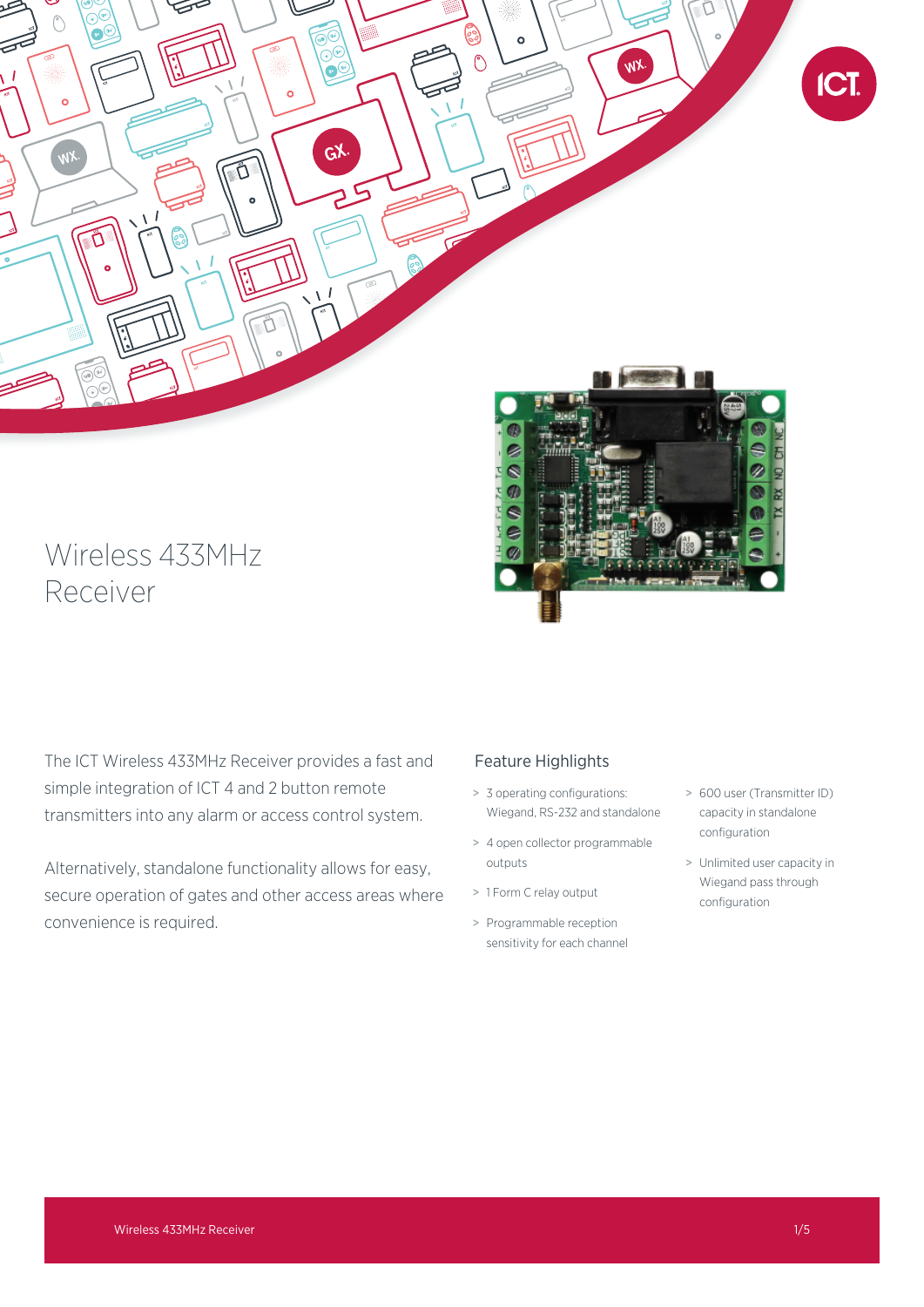# Applications

Can be utilized in a range of applications, including:

- > Vehicular gate operation
- > Apartment complex access control
- > Building/home automation functions
- > Remote security system control
- > Man down switches and panic/duress buttons

# Pass Through Operation

The wireless receiver's Wiegand and RS-232 pass through configurations enable you to use ICT wireless transmitters as credentials in a Protege or third-party access control system, allowing access control of up to 2 doors.

In this configuration the wireless receiver passes all transmitter data through to the integrated system. The control panel determines whether the user has access, and unlocks the relevant door.

# Standalone Operation

Standalone configuration allows the wireless receiver to function independently, controlling a single door such as a remote carpark gate. In this configuration the receiver determines whether users have access, and controls the door using the onboard relay output.

Several methods are provided to restrict user access:

- > Program up to 600 individual Transmitter IDs, either through the terminal interface or by automatically adding each detected button press.
- > Specify a range of Transmitter IDs which will be accepted.
- > Restrict access to a specific site code.

### Programming

The wireless receiver provides the user with two different programming interfaces:

- > Programming via RS-232 serial connection to a PC
- > Built-in terminal menu to access all options

# Output Control

The onboard relay and open collector outputs provide flexible control options for access, alarms or automation functions.

- > Use the relay output to control a door or provide a panic, duress or medical alarm.
- > When not used for Wiegand pass through, up to four open collector outputs are available for other functions, such as activating lights and buzzers or monitoring user activity ('man down switch').
- > Each output can be individually configured for NO or NC operation.



The optional SMA antenna accessory allows for greater flexibility when positioning the wireless receiver. The 3m long cable allows you to install the module in a secure location such as a cabinet while placing the antenna in the open for maximum wireless coverage. The antenna also has a magnetic base for convenient attachment to the outside of the cabinet or another metal surface.

The SMA antenna can be ordered via the following product code:

> RF-RCVR-433-ANT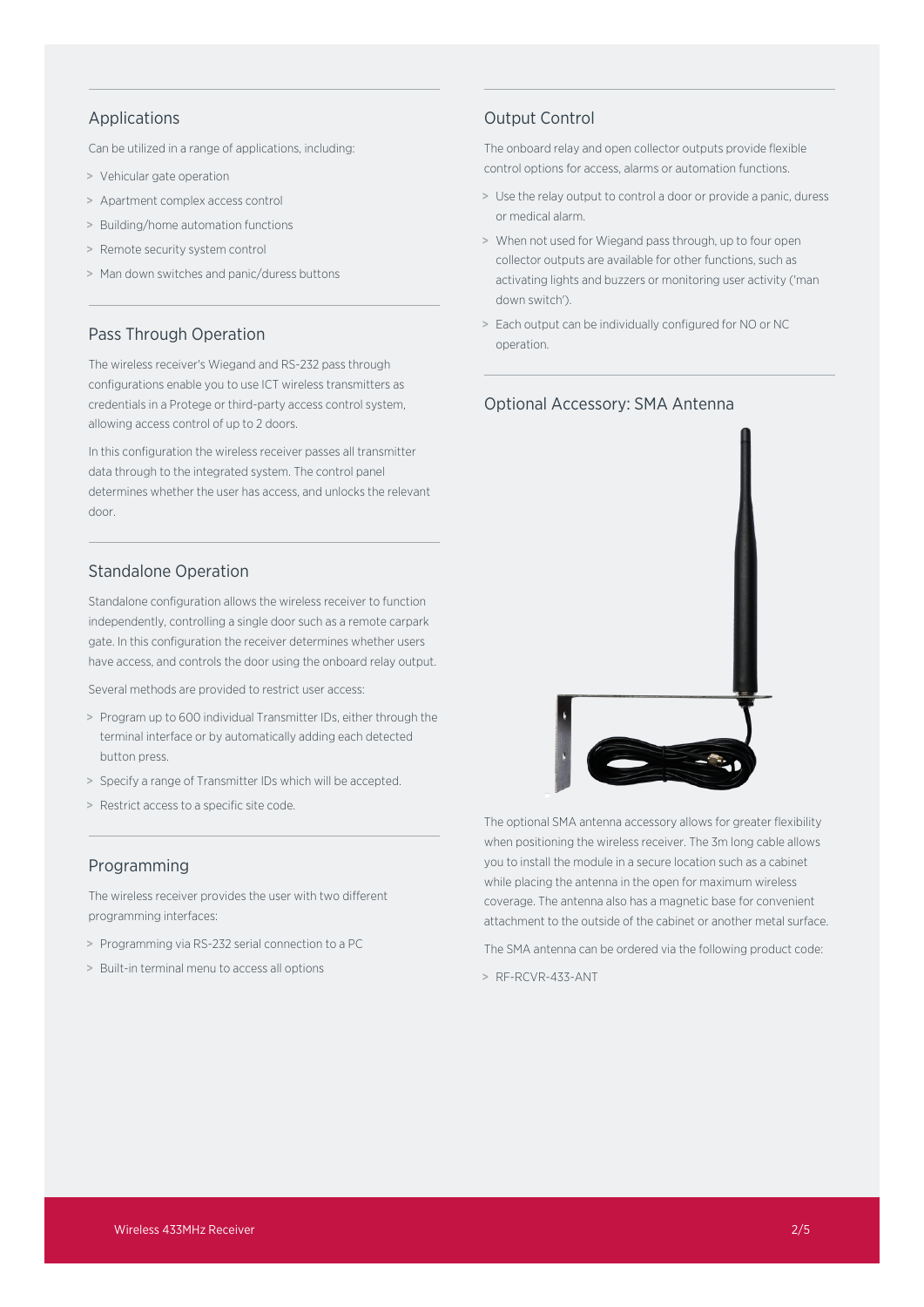# Technical Specifications

| <b>Ordering Information</b>     |                                                               |
|---------------------------------|---------------------------------------------------------------|
| RF-RCVR-433                     | Wireless 433MHz Receiver                                      |
| RF-RCVR-433-ANT                 | <b>SMA Antenna Accessory</b>                                  |
| Power Supply                    |                                                               |
| Operating Voltage               | 12VDC                                                         |
| Operating Current               | 55mA                                                          |
| Receiver                        |                                                               |
| Receiver Type                   | Synthesized PLL                                               |
| Demodulation                    | AM/ASK                                                        |
| Frequency                       | 433.92MHz                                                     |
| Sensitivity                     | $-121dBm$                                                     |
| <b>Output Code Combinations</b> | 10 <sup>1</sup>                                               |
| Modulation                      | AM/ASK                                                        |
| Rated ERP                       | 58-100mW                                                      |
| Range in Free Space             | 100-200m (328-656ft)                                          |
| <b>Outputs</b>                  |                                                               |
| Programmable Outputs            | 4 (50mA Max) Open Collector                                   |
| Relay Outputs                   | 1 Form C Relay - 7A N.O/N.C. at 30 VAC/DC resistive/inductive |
| <b>Dimensions</b>               |                                                               |
| Dimensions (L x W x H)          | 78 x 58 x 25mm (3.1 x 2.3 x 0.98")                            |
| Net Weight                      | 70g (2.5oz)                                                   |
| Gross Weight                    | 100g (3.5oz)                                                  |
| SMA Antenna Length              | 3.21m (10.5') total length, 3.05m (10.0') cable only          |
| SMA Antenna Net Weight          | 90g (3.2oz)                                                   |
| SMA Antenna Gross Weight        | 120g (4.2oz)                                                  |
| <b>Operating Conditions</b>     |                                                               |
| Operating Temperature           | $-20^{\circ} - 70^{\circ}$ C ( $-4^{\circ}$ -158°F)           |
| Humidity                        | 0%-85% (non condensing)                                       |

The wireless receiver is only compatible with ICT wireless transmitters (RF-REM2-433 and RF-REM4-433).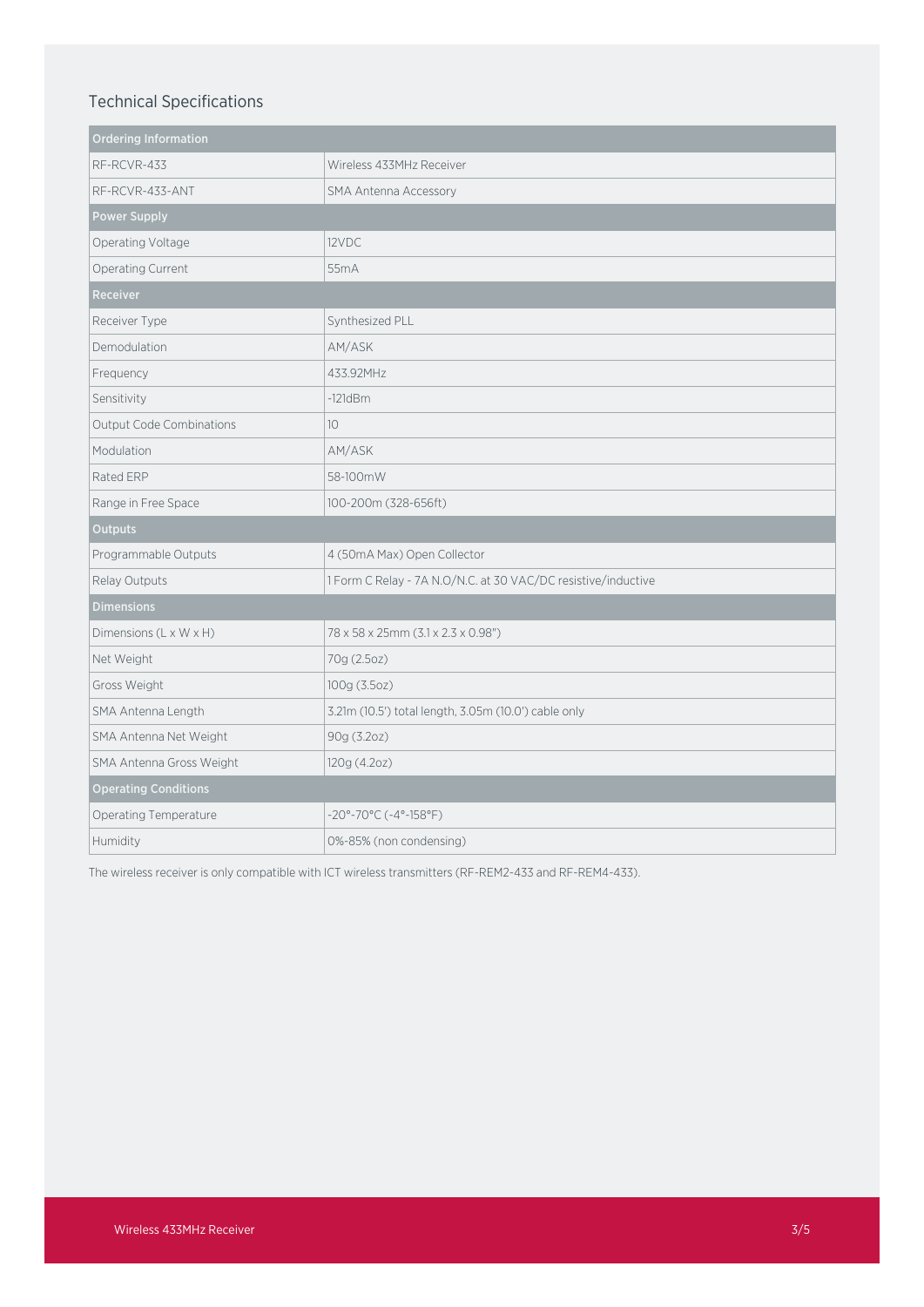## Regulatory Notices

#### New Zealand (RSM) and Australia (RCM)

This equipment carries the R-NZ label and complies with EMC and radio communications regulations of the Australian Communications and Media Authority (ACMA) governing the Australian and New Zealand (AS/NZ) communities.

#### CE – Compliance with European Union (EU)

Conforms where applicable to European Union (EU) Low Voltage Directive (LVD) 2014/35/EU, Electromagnetic Compatibility (EMC) Directive 2014/30/EU, Radio Equipment Directive (RED)2014/53/EU and RoHS Recast (RoHS2) Directive: 2011/65/EU + Amendment Directive (EU) 2015/863.

This equipment complies with the rules of the Official Journal of the European Union, for governing the Self Declaration of the CE Marking for the European Union as specified in the above directives.

#### UK Conformity Assessment (UKCA) Mark

This equipment carries the UKCA label and complies with all applicable standards.

#### Industry Canada

#### ICES-003

This is a Class A digital device that meets all requirements of the Canadian Interference-Causing Equipment Regulations. Cet appareil numérique de la classe A est conforme à la norme NMB-003 du Canada.

CAN ICES-3 (A)/NMB-3(A)

#### Federal Communications Commission (FCC)

FCC Rules and Regulations CFR 47, Part 15, Class A.

This equipment complies with the limits for a Class A digital device, pursuant to Part 15 of the FCC rules. Operation is subject to the following two conditions: (1) This device may not cause harmful interference; (2) This device must accept any interference received, including interference that may cause undesired operation.

> For a full regulatory and approval list please visit the ICT website.